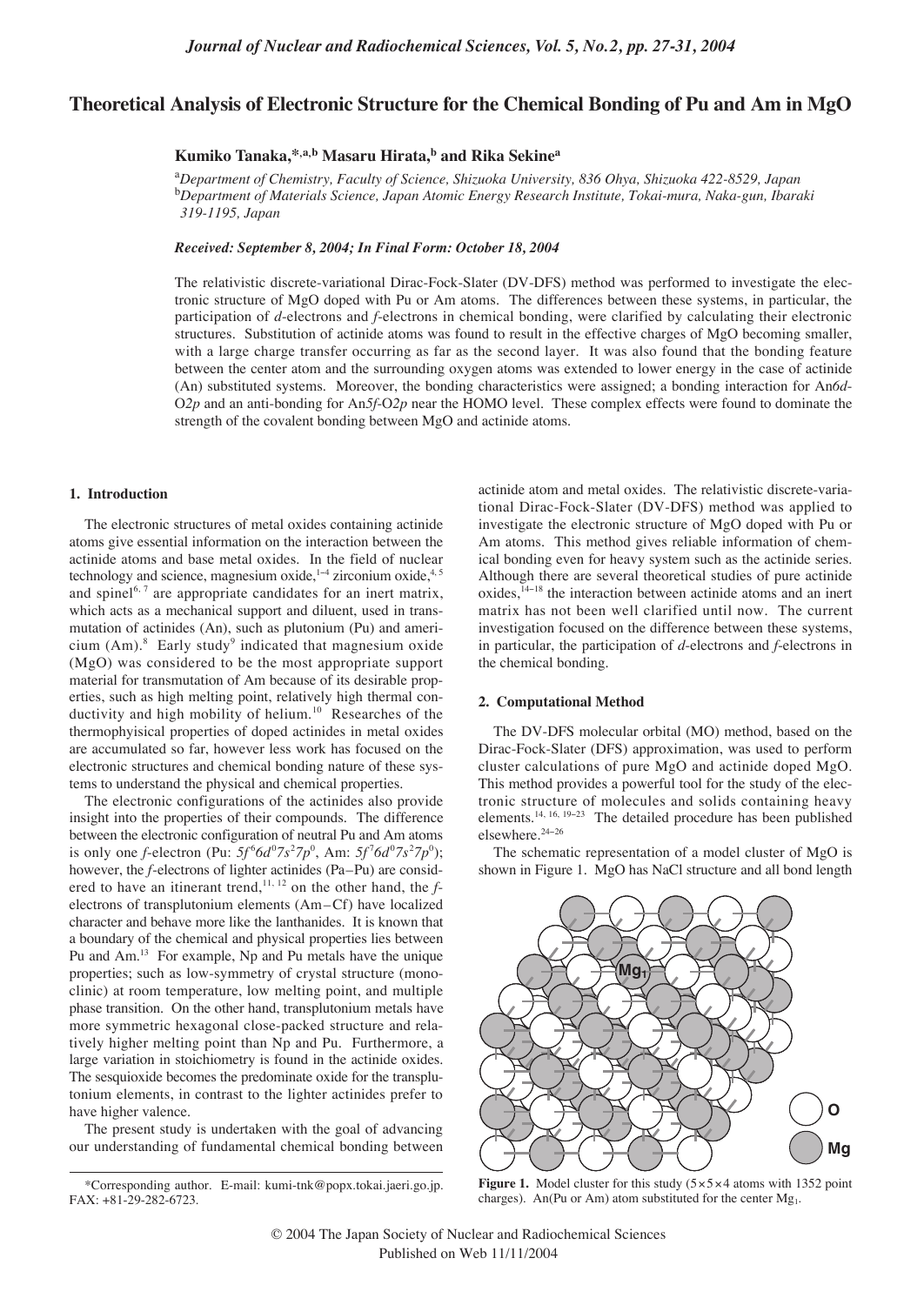

Figure 2. Magnification of a part of model cluster. The center Mg<sub>1</sub> was substituted by Pu or Am atom.

between Mg and O is fixed to 210.6 pm. The calculation, when performed for insulators such as magnesium oxides, is difficult because of the long-range Coulomb interactions even from distant atoms. In order to represent the effect, 1352 points of +2 and –2 point charges (PC) were placed at the lattice positions around the cluster model. These PC guaranteed that the Madelung potential inside the cluster was properly reproduced. Figure 2 shows a part of the model cluster, cutting away the substituted center atom and surrounding atoms from Figure 1. The Pu or Am doped MgO system was also calculated, using the model cluster with substitution of an An atom for the center  $Mg<sub>1</sub>$  atom as shown in Figure 2. For the initial charge, An atoms were assigned as trivalent and the other atoms as divalent, in other words, the electronic configurations were Pu: *5f* <sup>5</sup> *6d*<sup>0</sup> *7s*<sup>0</sup> *7p*<sup>0</sup> , Am: *5f* <sup>6</sup> *6d*<sup>0</sup> *7s*<sup>0</sup> *7p*<sup>0</sup> , Mg: *2s*<sup>2</sup> *2p*<sup>6</sup> *3s*<sup>0</sup> *3p*<sup>0</sup> , and O:  $2s^2 2p^6 3s^0 3p^0$ . The bond length of Pu-O<sub>2</sub> and Am-O<sub>2</sub> were estimated from the ionic radius of the trivalent atom, and were determined to be 238.39 pm and 235.91pm, respectively. The lattice relaxation caused by An substitution was not considered in the present calculation, therefore, only the bond lengths between metals ( $Mg_1$ , Pu, or Am) and adjacent oxygens ( $O_1$ ,  $O<sub>2</sub>$ ) were changed.

#### **3. Results and Discussion**

**3.1. Effective Charge and Ionic Interaction.** Table 1 shows the effective charges on substituted Pu (Pu+MgO), Am (Am+ MgO) and the surrounding Mg and O with reference to the pure MgO (Mg+MgO). The positions of these atoms are indicated in Figure 2. The Mulliken population analysis<sup>27</sup> is known to have a basis set dependence; however, the analysis provides qualitative aspects of the chemical bonding. In this calculation, numerical basis sets<sup>28</sup> were generated for Pu, Am, Mg, and O atoms, with the same conditions, so that the effect of the basis set on the orbital population was negligible. As shown in Table 1, the effective charges of Mg and O became fairly small in consequence of the An substitution, and a large charge transfer to the second layer occurred. Plutonium has a slightly larger effective charge (0.53) than Am (0.50) and this indicates that Pu prefers

TABLE 1: Effective Charge of Center Atom (Mg<sub>1</sub>, Pu, or **Am) and Neighbor Mg and O**

|                 | $Mg+MgO$ | $Pu+MgO$ | $Am+MgO$ |
|-----------------|----------|----------|----------|
| Mg(An)          | 0.71     | 0.53     | 0.50     |
| Mg <sub>2</sub> | 0.72     | 0.37     | 0.38     |
| Mg <sub>3</sub> | 0.64     | 0.28     | 0.29     |
| O <sub>1</sub>  | $-0.74$  | $-0.21$  | $-0.23$  |
| O <sub>2</sub>  | $-0.70$  | $-0.25$  | $-0.26$  |
| O3              | $-0.72$  | $-0.37$  | $-0.38$  |
|                 |          |          |          |

to have a higher oxidation state than Am. It is known that MgO is a strongly ionic system, and therefore the HOMO-LUMO gap of Mg+MgO is calculated as 4.18 eV; however, that of the  $Pu+MgO(0.55 \text{ eV})$  and  $Am+MgO(0.02 \text{ eV})$ systems were found to be small in this study. This indicates that the ionic bonding strength becomes weak and the systems become unstable as a result of An substitution.

Table 2 shows the occupation number of the valence orbitals for the Mg+MgO, Pu+MgO, and Am+MgO systems. When comparing the final orbital occupations with the initial ones, the number of electrons of Mg*3s*, Mg*3p*, An*6d*, An*7s*, and An*7p* orbitals increase and only that of the *5f* orbital slightly decrease. A significant change in the orbital population was observed in the increase of the *6d* electron for the An+MgO system. The Pu*6d* orbital receives 1.84 electrons from the surrounding oxygen atoms, while the Am*6d* orbital receives 1.79 electrons. It follows from these results that the number of electrons in the *5f* orbital is directly proportional to the atomic number, but that of the *6d* orbital is inversely proportional in the MgO environment. The occupation numbers of O*2s* and O*2p* become smaller with An substitution. The  $O_12s$ ,  $O_12p$ ,  $O_22s$ , and  $O_22p$  orbitals release 0.07, 0.47, 0.05, and 0.40 electrons, respectively, in the Pu+MgO system, and 0.06, 0.46, 0.05, and 0.40, respectively, in the Am+MgO system. This indicates that charge transfer occurs mainly from the O*2p* oribtal to An*6d* orbital. The occupation of the Pu*6d* orbital is larger than that of Am*6d*, however, the total charge transfer between Am and the surrounding oxygen  $(+2.50)$ , and also that for Pu  $(+2.46)$ .

**3.2. Analysis of Covalent Bonding.** In order to evaluate covalent interactions between substituted Pu, Am, and the surrounding oxygens, bond overlap population (BOP) analyses were obtained, as shown in Table 3. After substitution of An for Mg, the interaction between the An atom and the surrounding oxygen  $(O_1, O_2)$  becomes larger than that for Mg. The BOP for Pu+MgO is slightly larger than Am+MgO. On the other hand, the bonding of  $Mg_2-O_1$ ,  $Mg_3-O_1$ , and  $Mg_3-O_2$  becomes weak, because electrons move to the surrounding of An and a strong interaction between An and oxygen is generated by An substitution.

**TABLE 2: Orbital Occupations of Valence Orbitals**

|                   | $Mg+MgO$ |                   | $Pu+MgO$ | $Am+MgO$ |
|-------------------|----------|-------------------|----------|----------|
|                   |          | An $5f_{5/2}$     | 3.90     | 4.74     |
|                   |          | An $5f_{7/2}$     | 0.95     | 1.16     |
|                   |          | An $6d_{3/2}$     | 0.77     | 0.75     |
|                   |          | An $6d_{5/2}$     | 1.07     | 1.04     |
| $Mg_1 3s$         | 0.48     | An $7s$           | 0.39     | 0.40     |
| $Mg_1 3p_{1/2}$   | 0.27     | An $7p_{1/2}$     | 0.22     | 0.23     |
| $Mg_1 3p_{3/2}$   | 0.54     | An $7p_{3/2}$     | 0.20     | 0.21     |
| O <sub>1</sub> 2s | 1.80     | O <sub>1</sub> 2s | 1.73     | 1.74     |
| $O_1 2p_{1/2}$    | 1.65     | $O_1 2p_{1/2}$    | 1.50     | 1.50     |
| $O_1 2p_{3/2}$    | 3.29     | $O_1 2p_{3/2}$    | 2.97     | 2.98     |
| O <sub>2s</sub>   | 1.78     | O <sub>2s</sub>   | 1.73     | 1.73     |
| $O_2 2p_{1/2}$    | 1.64     | $O_2 2p_{1/2}$    | 1.51     | 1.51     |
| $O_2 2p_{3/2}$    | 3.28     | $O_2 2p_{3/2}$    | 3.01     | 3.01     |

**TABLE 3: Bond Overlap Population between Center Atom**  $(Mg<sub>1</sub>, Pu, or Am)$  and Neighbor Oxygen  $(O<sub>1</sub>, O<sub>2</sub>)$ 

|                 | $Mg+MgO$ |                  |                | $Pu+MgO$ | $Am+MgO$ |         |  |
|-----------------|----------|------------------|----------------|----------|----------|---------|--|
|                 | ()       | $\mathbf{U}_{2}$ | $\mathbf{O}_1$ | ()       | O.       | O,      |  |
| $Mg(An)$ , 0.32 |          | 0.26             | 0.55           | 0.39     | 0.54     | 0.38    |  |
| Mg <sub>2</sub> | 0.65     | $-0.20$          | 0.46           | $-0.10$  | 0.47     | $-0.10$ |  |
| Mg <sub>3</sub> | 0.24     | 1.23             | 0.18           | 1.03     | 0.20     | 1.04    |  |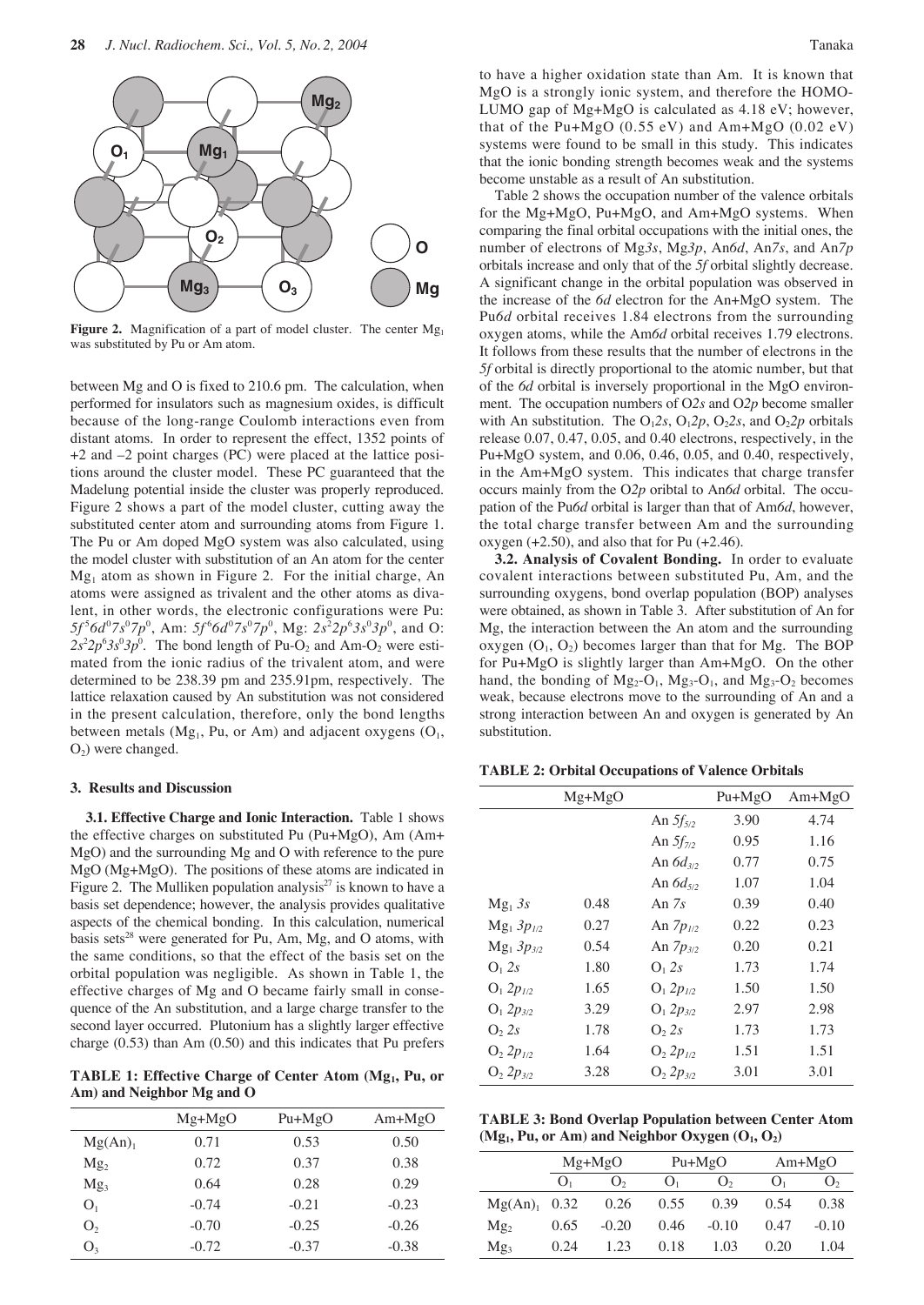**TABLE 4: Orbital Overlap Population between Valence Orbital of Center Atom (Mg<sub>1</sub>, Pu, or Am) and O<sub>1</sub> and O<sub>2</sub>** 

| $Mg+MgO$  |                   |                   |                 | $Pu+MgO$         |         |          |                   |                 | $Am+MgO$         |                   |                   |                 |                   |
|-----------|-------------------|-------------------|-----------------|------------------|---------|----------|-------------------|-----------------|------------------|-------------------|-------------------|-----------------|-------------------|
|           | O <sub>1</sub> 2s | O <sub>1</sub> 2p | O <sub>2s</sub> | O <sub>2</sub> p |         | $O_1 2s$ | O <sub>1</sub> 2p | O <sub>2s</sub> | O <sub>2</sub> p | O <sub>1</sub> 2s | O <sub>1</sub> 2p | O <sub>2s</sub> | O <sub>2</sub> 2p |
|           |                   |                   |                 |                  | An 5f   | 0.01     | 0.10              | 0.00            | 0.02             | 0.01              | 0.08              | 0.00            | 0.01              |
|           |                   |                   |                 |                  | An $6d$ | 0.05     | 0.28              | 0.01            | 0.09             | 0.05              | 0.27              | 0.01            | 0.09              |
| $Mg_1 3s$ | $-0.01$           | 0.12              | 0.00            | 0.06             | An 7s   | 0.01     | 0.07              | 0.01            | 0.05             | 0.01              | 0.07              | 0.01            | 0.05              |
| $Mg_1 3p$ | 0.07              | 0.16              | 0.01            | 0.06             | An $7p$ | 0.10     | 0.07              | 0.01            | 0.03             | 0.11              | 0.07              | 0.01            | 0.03              |

The analysis of orbital contributions to the chemical bonding is useful to understand the nature of *6d* and *5f* electrons in the actinide systems. Table 4 provides the orbital overlap populations between the valence orbitals of  $An-O<sub>1</sub>$  and  $An-O<sub>2</sub>$ . The main difference between the Pu+MgO and Am+MgO systems are the An*5f*-O*2p* and An*6d*-O*2p* orbital overlap populations. Both of the orbital overlap populations for Pu*5f*-O*2p* and Pu*6d*-O*2p* are larger than those for Am*5f*-O*2p* and Am*6d*-O*2p*. This causes a larger interaction between Pu and  $O<sub>1</sub>$ , than that for Am; however such a discrepancy is obscure in the case of An and O2. As indicated in Table 2, the number of *6d* electrons directly influences the An*6d*-O*2p* orbital overlap population, however the influence of *5f* occupation reveals an opposite trend. In order to sufficiently examine the contribution of *6d* and *5f* orbitals toward chemical bonding, the participation of the valence orbitals was analyzed for bonding features.

Figure 3 illustrates the bonding features of the central Mg atom with neighboring  $O_1$  or  $O_2$  for the Mg+MgO system versus the molecular orbital (MO) energy. The figures consist of the calculated partial density of states (PDOS) for O*2p*, Mg*3s*, and Mg*3p*, which are main components of the valence band, together with the BOP between Mg and  $O_1$  or  $O_2$ . Vertical lines shown in the figures of PDOS are the energy levels of each component. In these figures, the HOMO level, was calibrated to be 0 eV, and positive and negative values of the BOP signify bonding and anti-bonding features, respectively, for the corresponding MO. The valence band of Mg+MgO contains mainly an O*2p* component plus some components of Mg*3p* and Mg*3s*, implying that Mg+MgO is a strongly ionic system. From these figures, the bonding features show a similar trend to the PDOS for the O*2p* orbital in both the  $Mg-O_1$  and  $Mg-O_2$  cases. Moreover, the strengths of covalent bonding for  $Mg-O_1$  and  $Mg-O_2$  are almost the same, although the dominant bonding features appear at different energy levels.

The principal features of BOP and PDOS of corresponding energy are indicated as arrows and categorize into five parts. The small Mg*3p* orbital is distributed from the HOMO to



**Figure 3.** Bond overlap population of  $Mg_1-O_1$  and  $Mg_1-O_2$ . **a**, **b**: Mg*3p-*O*2p* interaction, **c**: Mg*3s-*O*2p* interaction, **d**: Mg*3s-*Mg*3p-*O*2p* hybridization and **e**: Mg*3p-*O*2p* and Mg*3p-*O*2p* interaction

about –1.5 eV, and has bonding interaction (**b**) with the O*2p* orbital, while anti-bonding interaction indicated as feature (**a**) is predominant around the HOMO level. The Mg*3s* orbital appears from about –1.5 eV, and has bonding interaction (**c**) with the O<sub>2</sub>p orbital in Mg-O<sub>1</sub> and in Mg-O<sub>2</sub>. The Mg<sub>3</sub>p and the Mg*3s* orbitals are hybridized from about –2.5 to –3.5 eV, and have bonding interaction (**d**) with the O*2p* orbital. The Mg*3p* and the Mg*3s* orbitals appear again from approximately  $-3.5$  eV and  $-5.0$  eV, respectively, and have bonding interaction (**e**) with the O*2p* orbital. It is noted that almost all interactions of O*2p*-Mg*3s*, O*2p*-Mg*3p*, and O*2p*-Mg*3s*-Mg*3p* indicate bonding features, but the MO close to the HOMO level shows anti-bonding features, which appear clearly in the bonding of  $Mg-O<sub>2</sub>$ , than that of  $Mg-O<sub>1</sub>$ .

The valence band of the Pu+MgO system mainly contains an O*2p* component plus some Pu*5f* and Pu*6d* components. The PDOS of O*2p*, Pu*5f*, and Pu*6d* together with the BOP between Pu and  $O_1$  or  $O_2$  are illustrated in Figure 4. From these figures, it can be presumed that almost all bonding features mainly consist of Pu*6d*-O2*p* interactions. The O<sub>1</sub>2*p* and O<sub>2</sub>2*p* orbitals appear around 3.0 eV deeper in energy than the case of Mg+ MgO, with the shift caused by the charge transfer between Pu and oxygen. The covalent bonding of  $Pu-O<sub>1</sub>$  becomes stronger than that of  $Pu-O<sub>2</sub>$ , and consequently, the reinforcement of lateral bonding arises from Pu substitution for Mg. The orbital interaction can be approximately divided into three parts, as shown in these figures. The large components of Pu*5f* are distributed around the HOMO, and have anti-bonding interaction (a) with the O<sub>2</sub>*p* orbital in Pu-O<sub>2</sub>. The Pu5f and Pu6d orbitals are distributed from about –0.5 to –6.5 eV, and interact with the O*2p* orbital in both bonding and anti-bonding characteristics (**b**). The Pu*5f*, Pu*6d*, and O*2p* orbitals are well hybridized and the largest BOP in  $Pu-O<sub>2</sub>$  is due to this hybridization. The Pu*6d* orbital is also distributed from about –6.5 to –8.0 eV, and interacts with the O*2p* orbital as large bonding features (**c**), as shown in Figure 4. The overlap of the O*2p* and Pu*6d* orbitals becomes large, because of the shift of O*2p* orbitals toward



**Figure 4.** Bond overlap population of  $Pu-O_1$  and  $Pu-O_2$ . **a**: Pu*5f-*O*2p* interaction, **b**: Pu*5f-*Pu*6d-*O*2p* hybridization and **c**: Pu*6d-*O*2p* interaction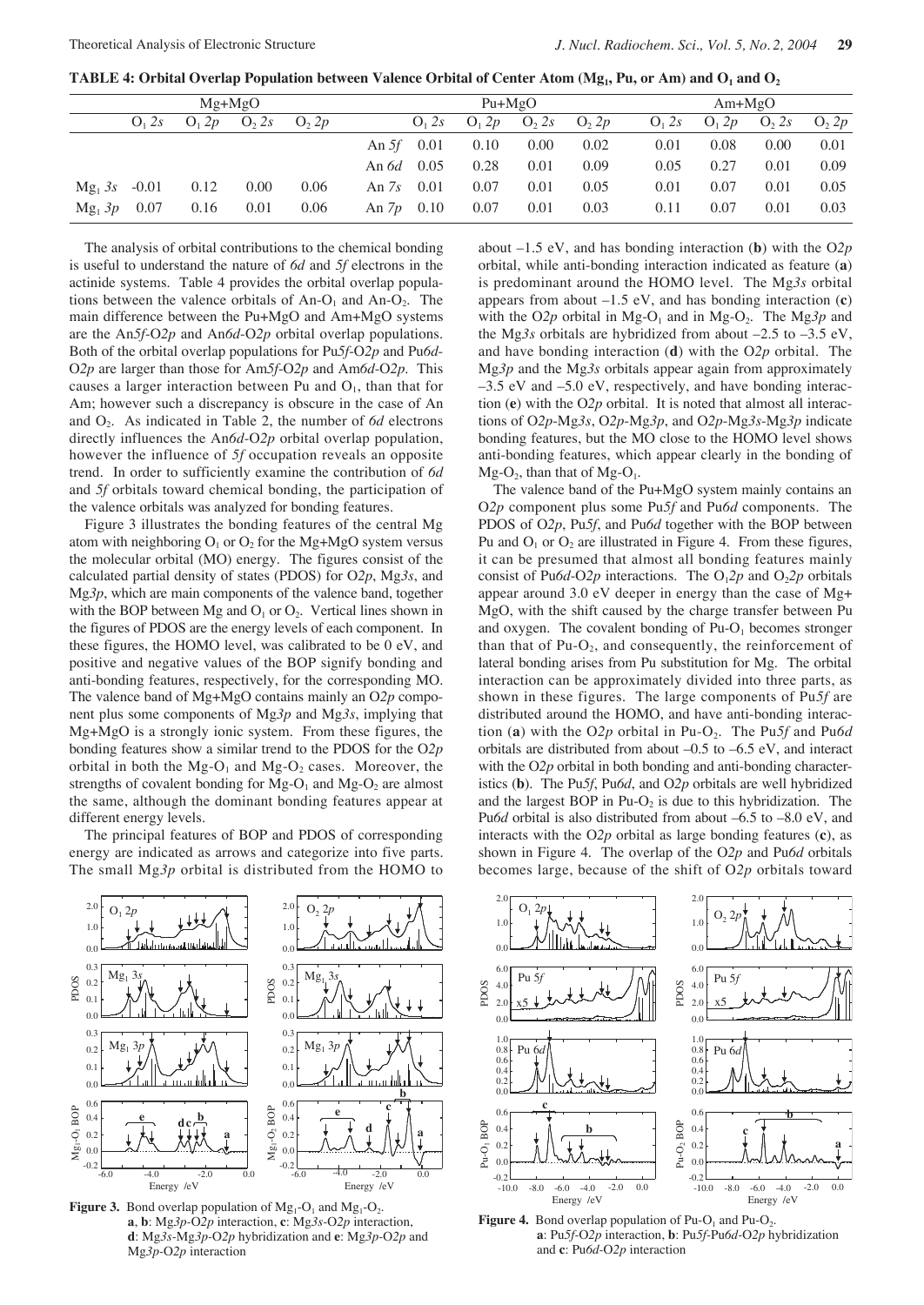

**Figure 5.** Bond overlap population of  $Am-O<sub>1</sub>$  and  $Am-O<sub>2</sub>$ . **a**: Am*5f-*O*2p* interaction, **b**: Am*5f-*Am*6d-*O*2p* hybridization and **c**: Am*6d-*O*2p* interaction

lower energy, which was caused by the charge transfer between Pu and oxygen, and consequently, a largest bonding feature arises. From these results, it has been clarified that O*2p*-Pu*6d* interaction plays an important role for the bonding of  $Pu-O<sub>1</sub>$ and  $Pu-O<sub>2</sub>$ .

The PDOS of O*2p*, Am*5f*, and Am*6d*, for the Am+MgO system, together with the BOP between Am and  $O_1$  or  $O_2$ , are shown in Figure 5. The valence band of the Am+MgO system, like Pu+MgO, mainly contains an O*2p* component plus some Am*5f* and Am*6d* components, and the general trends are nearly similar to the Pu+MgO system. In order to analyze the discrepancy between these two systems, the principal features of BOP and PDOS of corresponding energy were indicated as arrows for the Am+MgO. The orbital interaction can be divided into three parts. The large components of the Am*5f* orbital are distributed from the HOMO to –1.0 eV, and have anti-bonding interaction (**a**) with the O*2p* orbital. The Am*5f* and Am*6d* orbitals are distributed from –1.0 to –6.5 eV, and interact toward the O*2p* orbital with both bonding and anti-bonding characteristics (**b**). The Am*5f*, Am*6d*, and O*2p* orbitals are well hybridized, however these hybridized MOs are fewer than those of the Pu system. The hybridization also produces the largest bonding feature in  $Am-O<sub>2</sub>$ , while it contributes a small anti-bonding feature in Am-O<sub>1</sub>. The Am6d orbital is distributed from –6.55 to –8.0 eV, and has bonding interaction (**c**) with the O*2p* orbital. The intensity of the O*2p*-Am*6d* interaction is similar to that of O*2p*-Pu*6d*, however the orbital occupation of Am*6d* is less than that of Pu*6d*, as shown in Table 2. That is,  $Am-O<sub>1</sub>$  and  $Am-O<sub>2</sub>$  interactions are weaker than those of Pu- $O_1$  and Pu- $O_2$ . The most important difference between the Pu+MgO and Am+MgO systems is the electronic structures around the Fermi energy, which are assigned to O*2p*-An*5f* interaction. Apparently, the overlap of Am*5f*-O*2p* is larger than that for Pu, in proportion to the orbital occupation of An*5f*, but this interaction has anti-bonding characteristic, and therefore the chemical bonding for  $Am-O_1$  and  $Am-O_2$  is weaker than that for  $Pu-O_1$  and  $Pu-O_2$ .

Consideration of the charge density of an ideally isolated ion is subtracted from that of the cluster (the difference in charge density) of the interatomic region can provide additional insight into clarifying the covalent bonding in these systems.29 The difference in charge densities of  $Pu-O<sub>1</sub>$  and Am-O<sub>1</sub> are shown in Figure 6, compared with those of  $Mg_1-O_1$ . The Mg, Pu, and Am atomic positions are at  $r = 0.0$  pm, and  $O_1$  is at  $r = 210.6$  pm. From the difference in charge density of  $Mg_1-O_1$ , no electrons binding two nuclei are exhibited to generate covalent bonding.



**Figure 6.** Cross sectional view of the difference in charge density for Pu-O<sub>1</sub> and Am-O<sub>1</sub> comparing with  $Mg_1-O_1$ . Atomic unit (au) is Bohr radius, which corresponds to 52.9 pm.

On the other hand, the charge densities for the  $Pu-O<sub>1</sub>$  and Am- $O<sub>1</sub>$  bonds increase in the interatomic region. The difference in the charge densities of Mg, Pu, and Am are 0.004, 0.021 and 0.020 at the ionic radius of the metal atom ( $Pu(III) = 114.0$  pm, Am(III) = 111.5 pm,  $Mg(II) = 86.0$  pm),<sup>30</sup> respectively. This indicates that ionic bonding dominates the chemical bonding of  $Mg<sub>1</sub>-O<sub>1</sub>$ , and covalent bonding dominates in the chemical bonding of An-O<sub>1</sub>. In the case of An-O<sub>1</sub>, increases of the difference in charge density inside the An atoms are appreciable. The increase implies that the An*5f* electron participates in shielding the nuclear charge, which makes the effective charge of the An atom small. Moreover, a remarkable discrepancy between the bonding nature of  $Pu-O<sub>1</sub>$  and  $Am-O<sub>1</sub>$  is recognized in this shielding.

#### **4. Conclusions**

In order to investigate the electronic structure of MgO doped with Pu or Am atoms, the relativistic discrete-variational Dirac-Fock-Slater (DV-DFS) method was performed. It was found that the effective charges of Mg and O become small, in consequence of the An substitution, in addition to a large charge transfer that reached to the second layer. Furthermore, the effective charge of Pu (0.53) and Am (0.50) indicated that Pu prefers to have a higher oxidation state than Am. Using a combination of PDOS for the main components of the valence band of the Mg+MgO, Pu+MgO, and Am+MgO systems, and the BOP between the Metal (Mg, Pu, or Am)- $O_1$  and Metal- $O_2$  versus the MO energy, the contribution of these atomic orbitals to the chemical bonding was clarified. In the case of the Mg+MgO system, almost all interactions for O*2p*-Mg*3s*, O*2p*-Mg*3p*, and O*2p*-Mg*3s*-Mg*3p* exhibited bonding features, although those for O*2p*-Mg*3p* near the HOMO level showed anti-bonding features. Conversely, in the case of the An+MgO system, the largest bonding feature is produced from interactions of An*6d*-O*2p*, and the reinforcement of lateral bonding occurred by an An substitution for Mg. One of the essential results of this calculation is the interpretation of the chemical bonding nature of An doped MgO. The interaction of An*6d*-O*2p* plays an important role, however, that of An*5f*-O*2p* is also effective for determining the bonding strength between An and the surrounding oxygens, because of their anti-bonding feature. Furthermore, it was revealed that the strength of both the ionic and covalent bonding are stronger in the Pu+MgO system than the Am+MgO system, and these results implied that the stability of Pu in MgO is higher than Am in MgO. The difference in the charge density of  $An-O<sub>1</sub>$  exhibited an increase in density inside the An atoms, which implied a contribution of the An*5f* electron in screening the charges. In the present study, the participation of *d*- and *f*-electrons in chemical bonding was evaluated, and the results suggest that charge screening occurred due to An*5f* electrons.

### **References**

(1) K. Bakker and R. J. M. Konings, J. Nucl. Mater. **254**, 129 (1998).